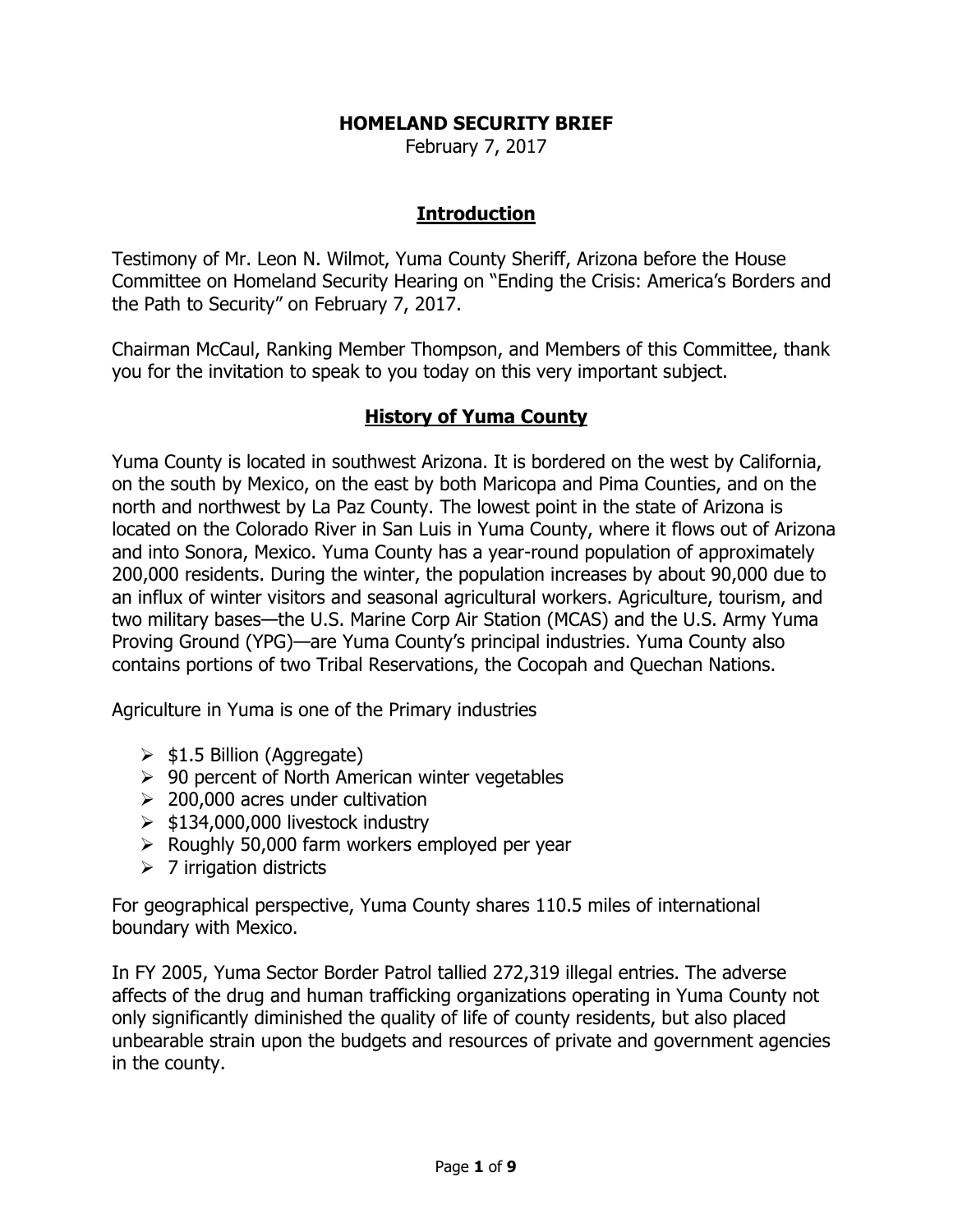Yuma County became the worst in the nation for illegal entries and with that, the community unfortunately experienced a significant spike in ancillary crimes such as rapes, robberies, homicides, thefts of property, burglaries, home invasions, tractor and vehicle thefts, high speed pursuits, assaults on law enforcement officers, military incursions by the Mexican Army, as well as ransom groups holding those they smuggled across the border for additional monies.

In the southeastern portion of our county, the out of control border has also affected our own military with frequent interruptions of military training on the Barry M. Goldwater range. Scheduled training in those areas, such as the Weapons and Tactics Instructor (WTI) Course, has frequently had to shut down due to smugglers using the remote areas of the bombing range to smuggle both human and narcotic cargo.

The Mexican drug trafficking organizations operating along our U.S International Boundary were explained eloquently by Sheriff Mark Dannels of Cochise County when he testified in his own words: "they are highly sophisticated and innovative in their transportation methods. Aside from the normal use of human backpackers (mules), clandestine tunnels, and vehicles, the trafficking organizations have resorted to the use of ultra light aircraft and GPS controlled drones which cannot be detected by normal radar, cloned vehicles appearing to be law enforcement or other legitimate companies, and most recently the use of catapults which hurl bundles of marijuana into the U.S. to awaiting co-conspirators. The organizations utilize sophisticated and technical communications and counter surveillance equipment to counter law enforcements interdiction tactics and strategies. Scouts or observers are strategically placed along smuggling routes to perform counter surveillance on law enforcement and report their observations to those controlling the drug/human smuggling operation so they may avoid and elude law enforcement. The use of cell phones and sophisticated two-way radio encryptions for communications are standard equipment, as are night vision and forward looking infra-red devices."

# Action-Based Solutions Local Government

Local solutions and programs are no longer a thought, but a reality for bringing relief to our citizens who consciously choose to live near our International Boundaries.

Local law enforcement is best suited to understand their geographic community needs and solutions based on the expectations of their citizens. Community policing begins and succeeds at the local level first.

As the Sheriff of Yuma County, and as all Arizona Sheriffs clearly feel, it is our statutory duty (oath of office to support the United States Constitution and the Constitution and Laws of the State of Arizona) to protect and secure the freedoms and liberties of our citizens, with or without the help of our federal law enforcement partners/policy makers.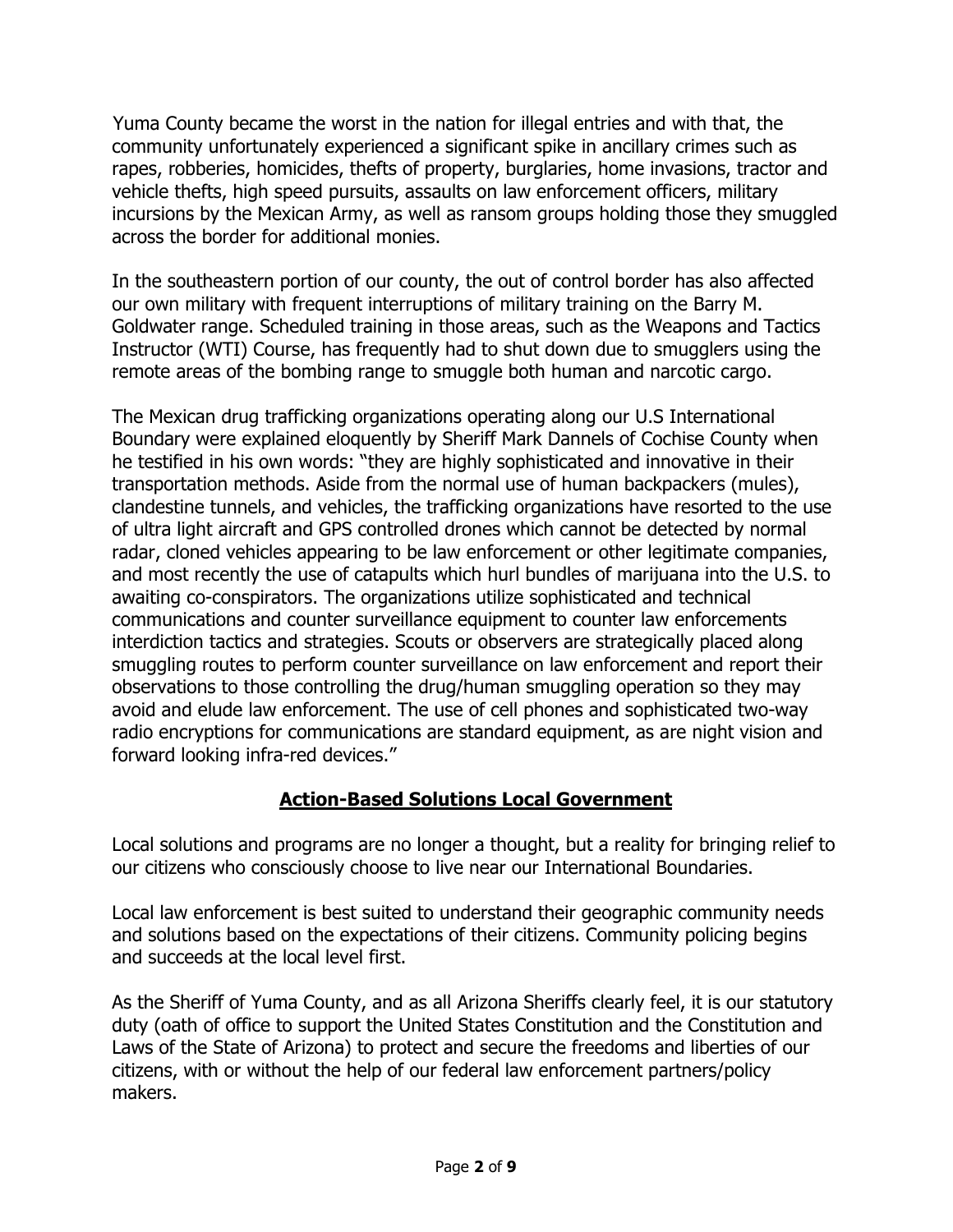No longer are the border problems and issues we face restricted to the International Border communities, but in fact, these problems and issues have now spread all across the United States and impacted agencies and budgets in every state of our nation.

Having the true-life experience of living and working as a Deputy Sheriff, and now Sheriff, in Yuma County since 1985, border security has been a continuous educational lesson. Not only have I witnessed the escalation of violence by these careless assailants on our citizens, but I have also seen the successes that can be accomplished through a coordinated law enforcement response with local, state, and federal partners working in concert and cooperation with the prosecutorial agencies. As witnessed firsthand in Yuma County by FY 2008, the number of illegal entries totaled just 15,979—a decline of 91.9% from FY 2005.

This turnaround can be attributed to four critical developments:

- $\triangleright$  Significant upgrades in tactical infrastructure. Fencing, Normandy (vehicle) barriers, cameras and surveillance equipment and upgrades.
- > Increased manpower for United States Border Patrol.
- $\triangleright$  The implementation of Operation Streamline, a program designed for 100% prosecution of illegal entrants caught involved in criminal activity.
- $\triangleright$  Operation Stonegarden helped with creating partnerships with local law enforcement and as a force multiplier along the border area that otherwise could not be done within agency budgets. Operation Stonegarden assists agencies with overtime and equipment purchases.

Our successes were based upon:

- $\triangleright$  Frequent communication with all local, state and federal agencies.
- $\triangleright$  Face to face contact with local, state and federal officials.
- $\triangleright$  Common goals that address real issues.
- $\triangleright$  Working on these issues at the local level.
- $\triangleright$  Consequence delivery and prosecution.

# Problematic Issues - What changed?

Yuma County had the worst record in the United States for illegal entries by undocumented immigrants and as a result, our community suffered numerous ancillary crimes. Several federal programs, such as the Secure Communities Program and Operation Streamline, were put into place and had a significant positive impact on curtailing the criminal activity in our county. The concept of these programs was that if they were successful (which they were), they would be expanded all along the international boundary. However, changes and restrictions to these programs made by our prior federal administration placed a significant burden on local governments not only to bear the costs associated with the apprehension, prosecution, and incarceration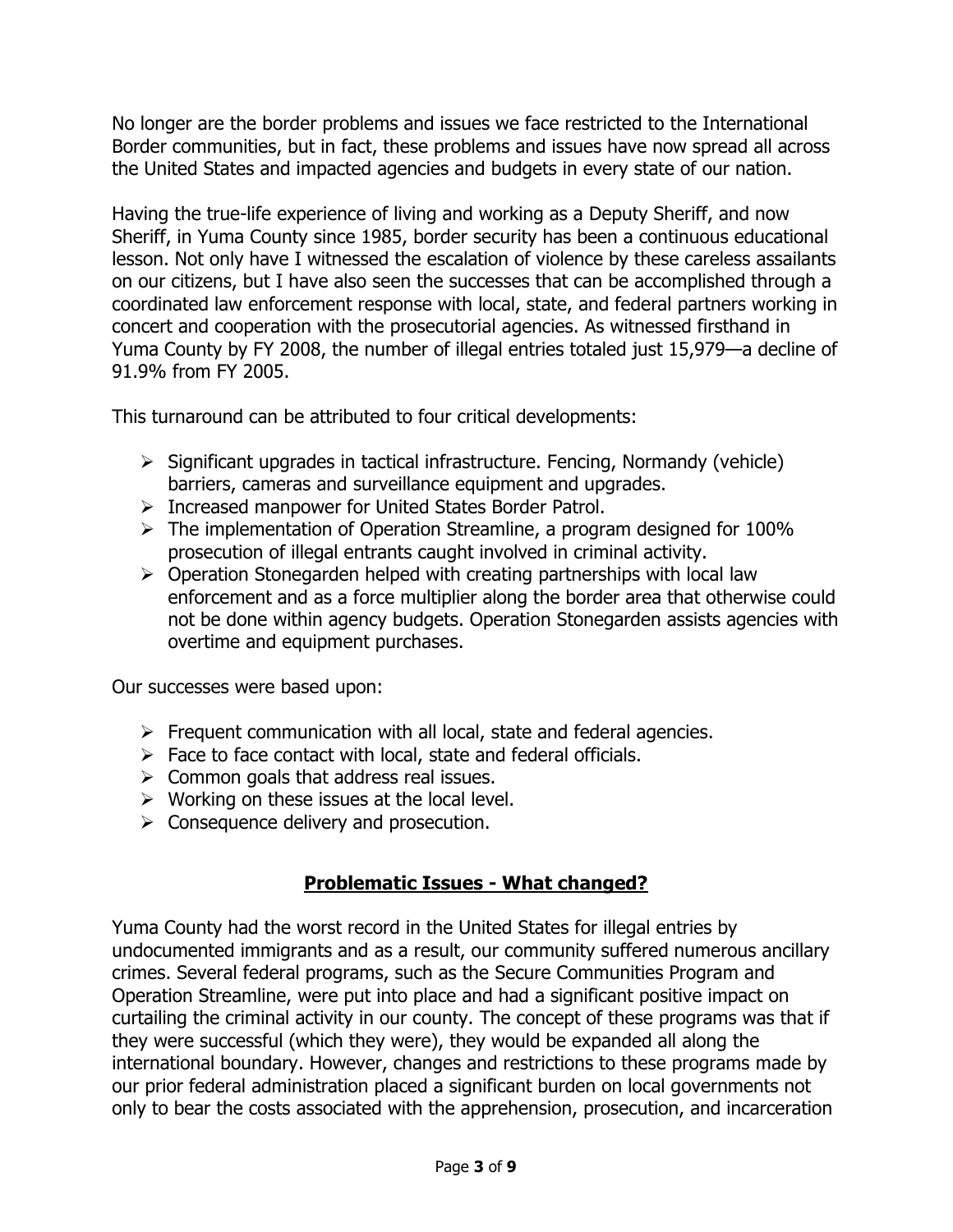of criminal illegal aliens, but to also ensure that this criminal element was not released back into society to continue to prey on our citizens. Furthermore, state and local resources which have become necessary to address the criminal activity by illegal aliens and its effects on our communities, have also been burdened to the point of exhaustion and aggravation. How does all this translate in actual dollars?

# SCAAP

The intent of the State Criminal Alien Assistance Program (SCAAP) was to fully reimburse states for the cost of housing criminal aliens in state, county, and city prisons and jails.

Funding has never fully covered state costs. Arizona, California, New Mexico, Texas, and Florida incarcerate nearly 60 percent of the criminal alien population nationwide but are reimbursed for less than 15% of the cost to house these inmates.

#### SCAAP was funded

For FY2016, Yuma County received \$72,570 in SCAAP funds while inmate costs exceeded \$1,076,078; a reimbursement of only 6.7% of the costs. Arizona Sheriffs as a whole had to absorb 29 million dollars in unanticipated costs due to lack of reimbursement, which also does not cover any medical costs for those inmates with significant medical issues, i.e., dialysis, surgeries, etc. (See attachment).

# Operation Streamline / "Smart on Crime" Initiative

Federal law mandates border security. However, an order issued by the previous Attorney General reduced federal prosecutions under Operation Streamline and called it the "Smart on Crime" Initiative, which in essence reduced the federal government's enforcement of our nation's laws regarding border security and the prosecution of undocumented aliens committing crimes against our citizens, our states and our nation. The USAG's lack of prosecuting this criminal element has left a significant burden on local governments not only to bear the costs associated with the apprehension, prosecution, and incarceration of this criminal element, but to also ensure that this criminal element was not released back into society to continue to prey on our citizens.

Working with limited budgets and staffing, border sheriffs struggle to find ways to maintain the quality of life and safety for those they serve and to deter those who cross our borders to promote their criminal activities. Unfortunately, without aggressive prosecution by the U.S Attorney's Office of all those committing criminal acts as a result of breaching our border, the American people will continue to see a border that is an open opportunity for this criminal element to exploit.

As a result of this change of policy and due to the failure of the USAG's Office to prosecute undocumented aliens who committed crimes in Yuma County as of October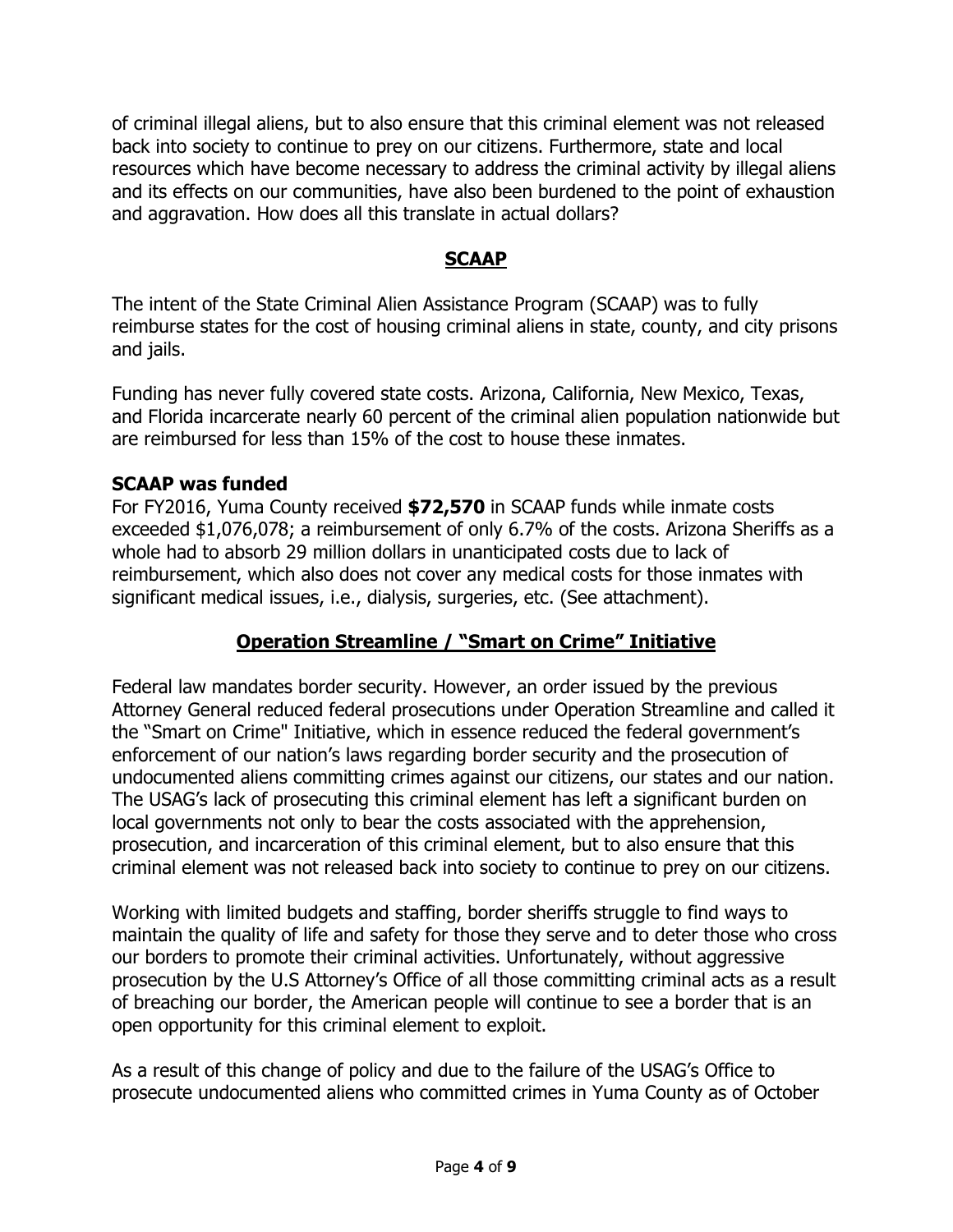2014, I submitted a bill to AG Loretta Lynch for services provided by my agency (see attached) which as of this date is over 1.8 million dollars. As of today's date, I am still waiting for reimbursement or even a response.

# Backpackers Cost to Yuma County

From October 2014 through December 2016, the Yuma County Detention Center housed a total of 241 inmates (illegal aliens) on drug transport and identity theft charges after they were detained by federal agents and the USAG's office deferred prosecution, and they in turn were transferred to a local agency. The total jail bed days for these inmates were 23,684 jail days with an average length of stay of 98 jail days. The cost to house these prisoners for Yuma County was approximately \$1,855,000.00. This does not cover the court costs, cost of prosecution, major medical expenses, or the public defender's cost.

# PEP – Priority Enforcement Program / Secure Communities

In 2015, the federal administration announced their "Priority Enforcement Program" as a replacement for the "ineffective" Secure Communities Program. According to Director Jeh Johnson, the goal of this new program was "...to better focus our immigration enforcement resources on convicted criminals over undocumented immigrants who have been here for years, have committed no serious crimes, and, have, in effect, become peaceful and integrated members of the community."

The Priority Enforcement Program (PEP) that the previous federal administration touted as "a new way to protect our citizens from the worst of the worst" seems more like a complete failure when you look at the numbers.

The U.S. Immigration and Customs Enforcement (ICE) released 36,007 convicted criminal aliens in 2015 who were awaiting the outcome of deportation proceedings, according to a report issued by the Center for Immigration Studies. The group of released criminals includes those convicted of homicide, sexual assault, kidnapping and aggravated assault, according to the report, which cites a document prepared by the ICE.

A majority of the releases were not required by law and were discretionary, the organization says. According to the report, the 36,007 individuals released represented nearly 88,000 convictions, including:

- 1) 193 Homicide convictions
- 2) 1,160 Stolen Vehicle convictions
- 3) 426 Sexual Assault convictions
- 4) 9,187 Dangerous Drug convictions
- 5) 303 Kidnapping convictions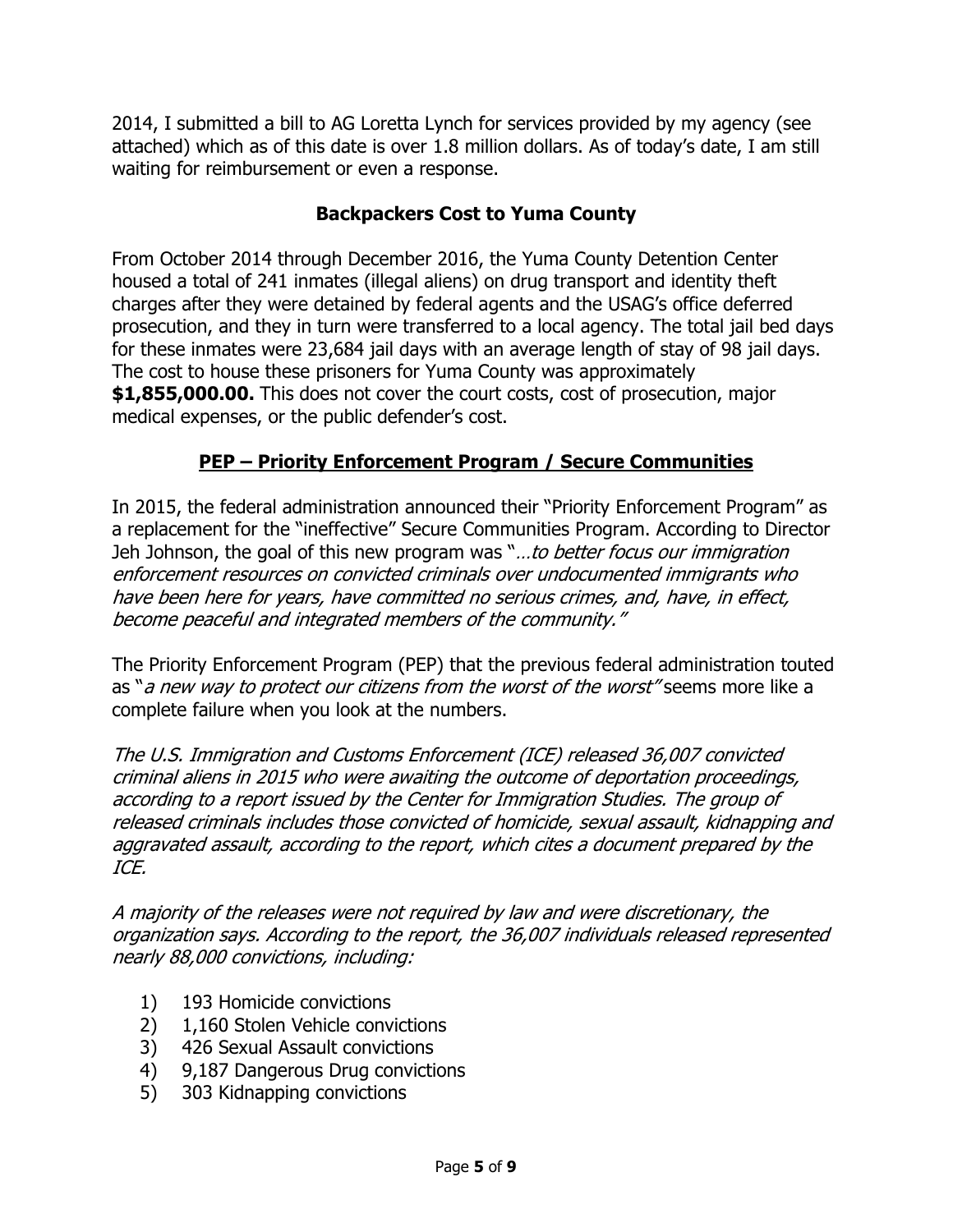- 6) 16,070 Alcohol /Drugged Driving convictions
- 7) 1,075 Aggravated Assault convictions
- 8) 303 Flight Escape convictions
- 9) Resettled nearly 13,000 Syrian refugees in the United States this past fiscal year.
- 10) 38,901 Muslim refugees entered the U.S. in fiscal year 2016, making up almost half (46%) of the nearly 85,000 refugees who entered the country in that period, according to a Pew Research Center analysis of data from the State Department's Refugee Processing Center.
- 11) Syria (12,486) and Somalia (9,012) were the source of more than half of fiscal 2016's Muslim refugees. The rest are from Iraq (7,853), Burma (Myanmar) (3,145), Afghanistan (2,664) and other countries (3,741).

# Prime example of releasing the worst of the worst into Arizona society

#### Musa Salah Abdelaziz Abdalla

- $\triangleright$  Abdalla had multiple arrests for assault in Randall County, Texas.
- $\triangleright$  Abdalla was arrested for aggravated assault in Maricopa County in September 2007. He accepted a plea agreement which stipulated five years probation and dropped a second aggravated assault in the City of Phoenix (Phoenix Police Department Report Number 200771553320).
- $\triangleright$  Abdalla violated probation three times and was finally sentenced to the Arizona Department of Corrections (DOC) for thirteen months starting June 2014. Abdalla had an ICE detainer on him.
- $\triangleright$  Abdalla was released from DOC on July 21, 2015—the same day that ICE releases any holds.

# Dennis Valerievitch Tsoukanov - Russia

- $\triangleright$  On December 15, 2001, Tsoukanov was involved in a scheme to rip off a delivery of Human Growth Hormones worth \$1,000,000.00 Tsoukanov and two Russian accomplices kidnapped a police informant and took him to the Fossil Creek area near Camp Verde where they beat, stabbed and then poured gasoline on him and set him on fire while he was still alive. The three Russian suspects were arrested; however, Tsoukanov's two accomplices made bail and fled. Both suspects were caught later on. One was caught in Canada after America's Most Wanted profiled him (news articles enclosed).
- Tsoukanov turned State's evidence against the two co-defendants and was spared a life sentence. He was sentenced to thirteen years in DOC for kidnapping and second degree murder; his co-defendants both received life sentences without parole.
- Tsoukanov was released from DOC on December 21, 2014. There was an ICE Detainer on him at the time of his release.
- $\triangleright$  Tsoukanov was released from ICE on July 16, 2015.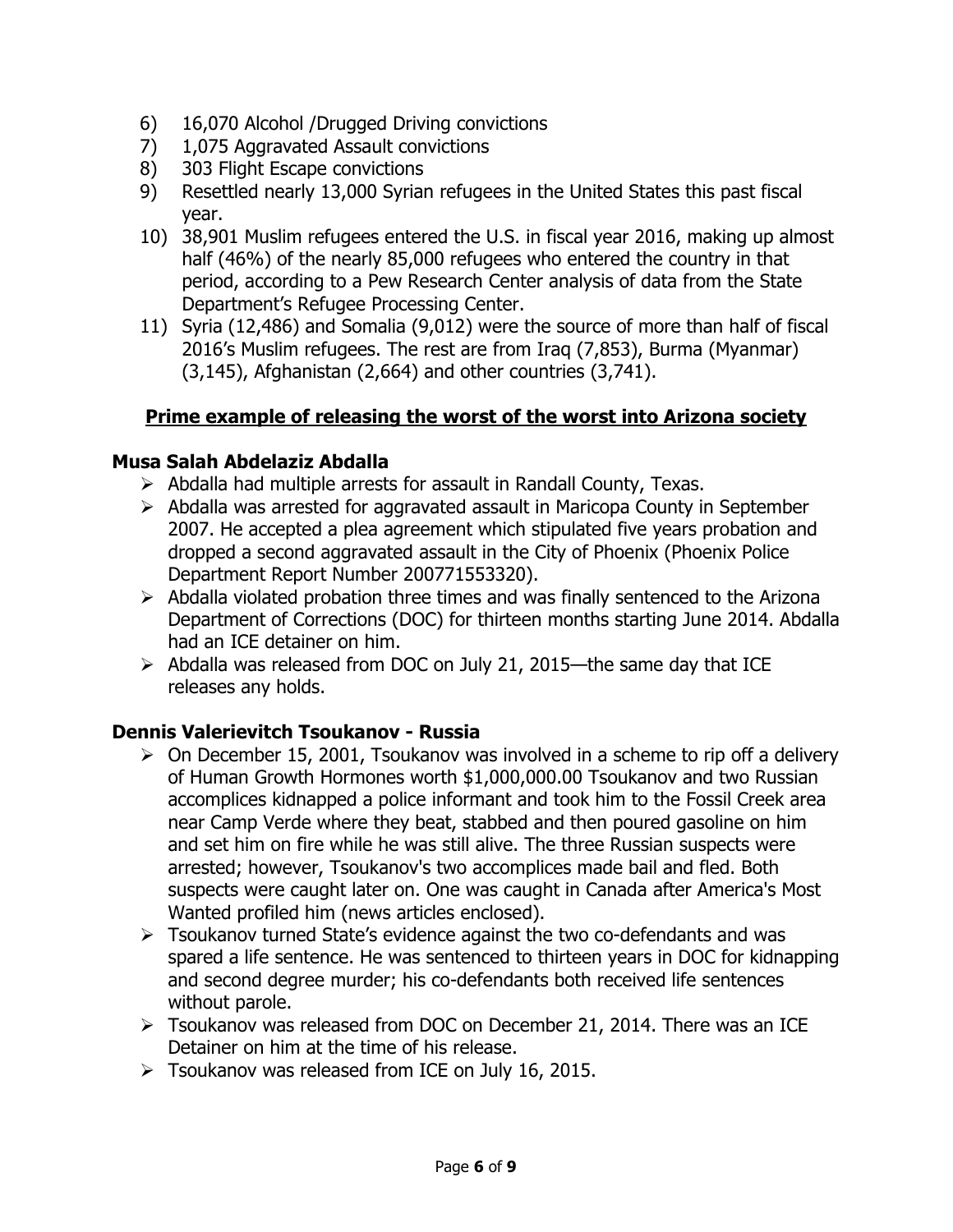$\triangleright$  Tsoukanov is a Russian citizen born in Estonia. Whose country refused to take him back

#### Nasser Hanna Hermez - Irag

- > Hermez was arrested in April 2009 and charged with second degree murder of his seven week old daughter (victim report enclosed). After a lengthy court process, he finally took a plea agreement on April 4, 2011 for negligent homicide per domestic violence and endangerment per domestic violence. He received six months in jail and three years of probation (Court case activity information enclosed).
- $\triangleright$  Hermez was arrested and indicted in April 2015 for third degree burglary—a class 4 felony. He accepted a plea and on July 30, 2015, he was sentenced to two years probation (Court case activity information enclosed).
- $\triangleright$  Hermez was released from ICE on July 31, 2015.

# Recommendations Federal Government

The federal government (elected and policy makers) has been slow to react to the voices and concerns of those living on the southwest border. Counties along the border have become VIP attractions, venues for those seeking to make a difference or promising change only to become another faded high-hope. The following comprehensive recommendations are directly linked to our federal leaders:

- $\triangleright$  Re-define the plan of the 90s and build upon successes.
- $\triangleright$  Political-will to make Border Security a mandated program.
- $\triangleright$  Border security first; immigration reform second.
- $\triangleright$  Maximize allocated resources such as staffing on the actual border.
- $\triangleright$  Support and embrace first-line agents that work the border regions. They have a dangerous job and it's no secret that their frustration is high based on the unknown complexities reference their assignments. They have great ideas to share.
- $\triangleright$  Quality of life/citizens living on border supported by sheriffs need to be involved from the very beginning regarding implementing improved security/safety.
- $\triangleright$  Funding supplement for local law enforcement, prosecution, detention, and criminal justice in support of border crimes.
- Continued funding and support for Operation StoneGarden program. Remove funding from FEMA; move this funding to DHS.
- Enhanced funding for Regional Communication and Interoperability with local law enforcement.
- $\triangleright$  Restore full reimbursement of SCAAP funding to non sanctuary cities and counties.
- $\triangleright$  Restore Operation Streamline.
- $\triangleright$  Restore Safe Communities.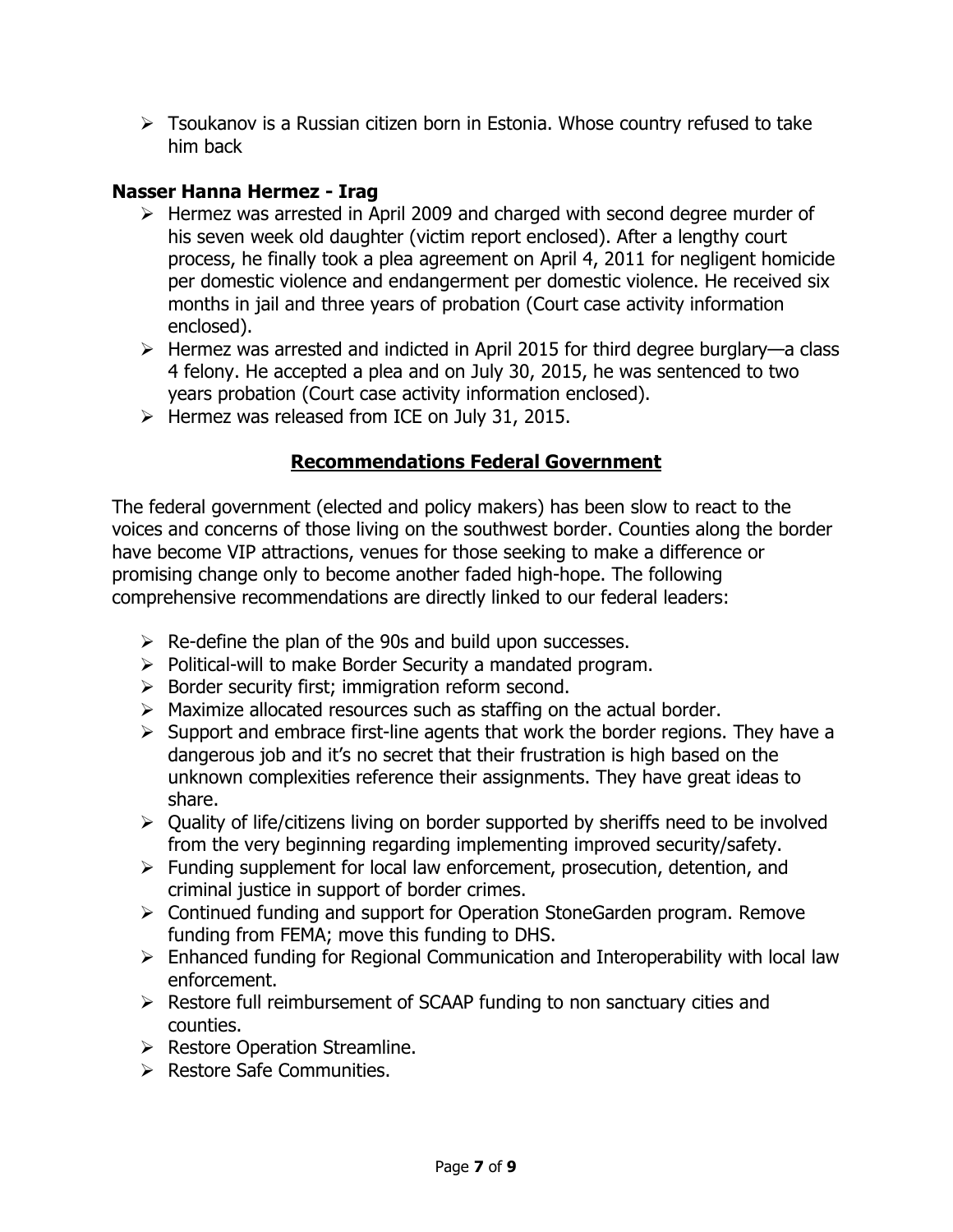- $\triangleright$  Restore/lift restrictions on 1033 Program for law enforcement agencies to screen military surplus property for law enforcement purposes.
- $\triangleright$  Assign a district judge to the new federal court house in Yuma County. Right now there is only a federal magistrate to conduct initial appearance duties. Officers and attorneys continue to have to travel to Phoenix on every case they have, tying up resources and manpower by having to travel to court 3 hours away.
- $\triangleright$  Enhance U.S. Customs "ICE" by providing adequate holding facilities and manpower so that USBP agents are not tied up performing this function in their holding facilities that are not equipped to handle that function.

#### **Summary**

Our efforts and team work philosophy with our local, state and federal law enforcement partners has proven to be beneficial in bringing overdue solutions to an unsecure border.

Unfortunately, border security has become a discretionary program for those federally elected leaders and policy makers that have been entrusted to protect our freedoms and liberties. As a Sheriff elected by the good people of my county, my biggest fear which is shared with all Sheriffs—is the loss of life to one of our citizens and/or law enforcement officers/agents that would be attributed to a border that is NOT secure. We have seen it happen on more than one occasion.

One would hope the priority of securing our border doesn't become just about a price tag and/or political posturing, but rather the legal and moral requirement to safeguard all of America, which so many heroic Americans have already paid the ultimate price for.

Today's opportunity to address this committee instills fresh hope that our voice does matter and on behalf of the citizens of Yuma County, Arizona and beyond, we hope that you will carry out your Constitutional mandate to bring positive change to an overdue vulnerable situation.

As always, you have an open invitation to visit Yuma County, along with a personal guided tour, and visit with our citizens to see/hear first-hand America's true rural border; even when its 115 degrees outside.

Again, thank you very much for the opportunity to share this information with you. I will be happy to answer any questions you may have.

Respectfully Submitted,

Sheriff Leon N. Wilmot